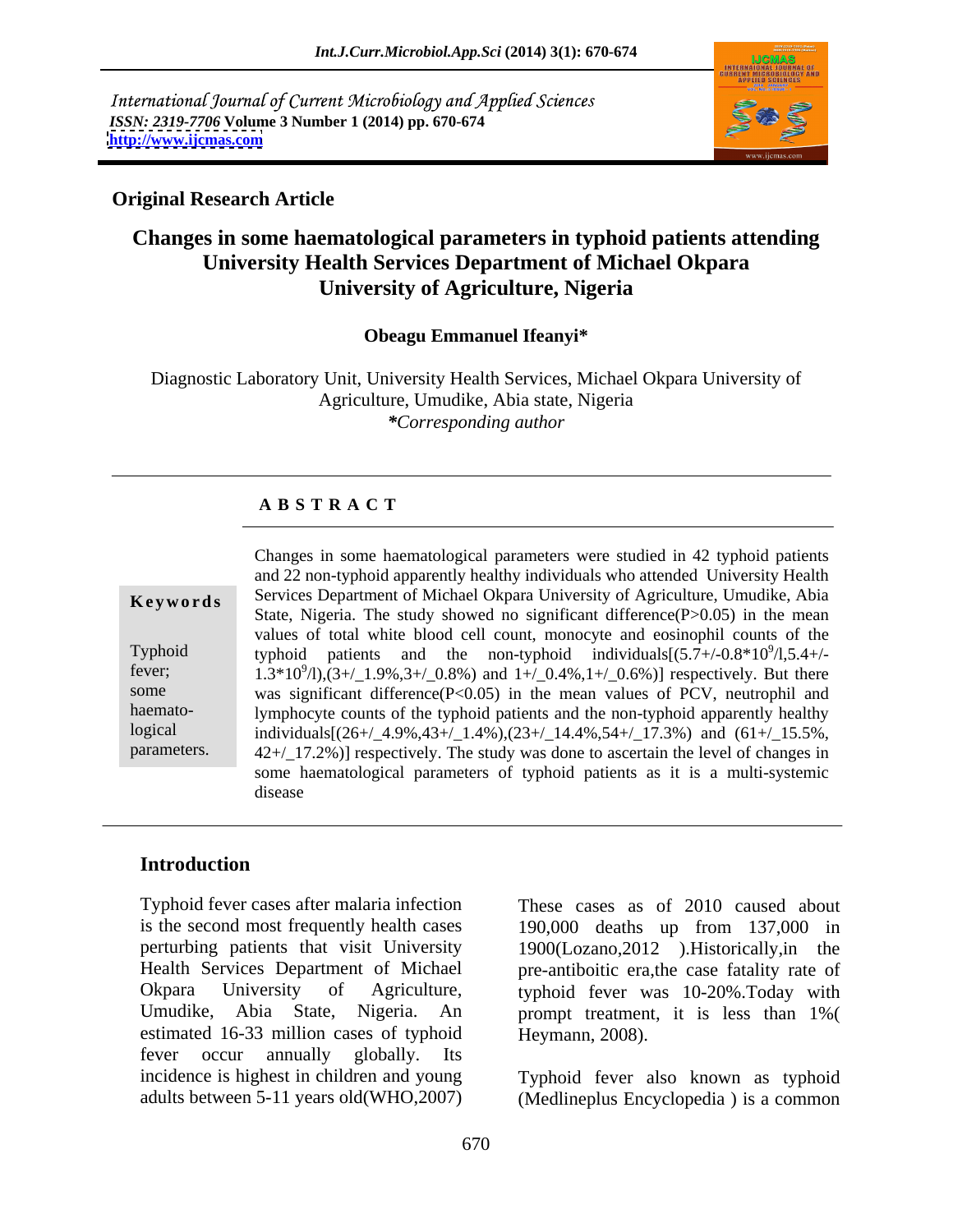worldwide bacterial disease transmitted by the ingestion of food or water the developed world with the aplication of contaminated with the faeces of an 20th Century sanitation techniquess. infected person ,which contain the Classically, the course of untreated bacterium *Salmonella typhi*. The disease typhoid fever is divided into four has received various names such as gastric individual stages, each lasting fever, abdominal typhus, infantile approximately one week. Over the course remittant fever, slow fever, nervous fever of these stages, the patients become and pathogenic fever. The name typhoid exhausted and emaciated (Merriam comes from the neuropsychiatric Webster Dictionary, 2013).In the first symptoms common to typhoid (Oxford week, the temperature rises slowly, and English Dictionary, 2011 ). fever fluctuations are seen with relative

The Salmonella is a genus in the family Enterobacteriaeceae that has more than a quater of cases, and abdominal pain is 2300 serotypes. Salmonella are grouped also possible. There is a decrease in the based on the somatic O antigen and futher number of circulating white blood cells divided into serotypes based on surface Vi with eosinopenia and relative antigens. *S.typhi* is similar to other lymphocytosis, blood cultures are positive Salmonella in that it is gram- for *Salmonella typhi* or *S*.*paratyhi*. The negative,flagellate,nonencapsulated,nonsp orulating,facultative aenerobic bacillus In the second week of the infection,the that ferments glucose, reduces nitrate to patients lies prostrate with high fever in nitrite, and synthesizes peritricous flagella blateau around 40<sup>o</sup>C and bradycardia, when motile. *S.typhi* has O and H classically with dicrotic pulse wave. antigens,an envelope(K) antigen and a Derilium is frequent, often calm,but lipopolysaccharide macromolecular sometimes agitated. This derilium gives to complex called endotoxin, that forms the typhoid the nickname of nervous fever, outer portion of the cell wall. Rose spots appear on the lower chest and

Multiple serotypes of Salmonellae cause There are rhonhi in long bases.The the syndrome of enteric fever, of which abdomen is distended and painful in the typhoid fever is the best studied and right lower qundrant, where borborygmi described, caused by *S.typhi* and occurring only in humans,typhoid fever is a severe, multisystemic illness characterized by the to pea soup, with a characteristic smell. classic prolonged fever, sustained However,constipation is also frequent in bacteremia without endothelial or the spleen and liver are enlaged endocardial involvement, and bacteria (hepatospleenmegaly) and tender, and invasion and multiplication within there is elevation of liver transaminases. mononuclear phagocytic cells.The The Widal test is strongly positive, with hallmark of typhoid fever is the invasion of and multiplication within the cultures are sometimes still positive at this mononuclear phagocytic cells in the liver, stage. The major symptom of this fever is spleen, lymph nodes, and peyers patches

The impact of this disease fell sharpely in individual stages, each lasting exhausted and emaciated (Merriam bradycardia, malaise, headache, and cough. A bloody nose(epixtasis) is seen in with eosinopenia and relative widal test is negative in the first week.

of the ileum. up to the first and second week.plateau around 40°C and bradycardia,<br>classically with dicrotic pulse wave. abdomen in around a third of patients. can be heard. Diaarhoea can occur in this stage:6-8 stools in a day,green,comparable anti O and anti H antibodies. Blood stage. The major symptom of this fever is that the fever usually rises in the afternoon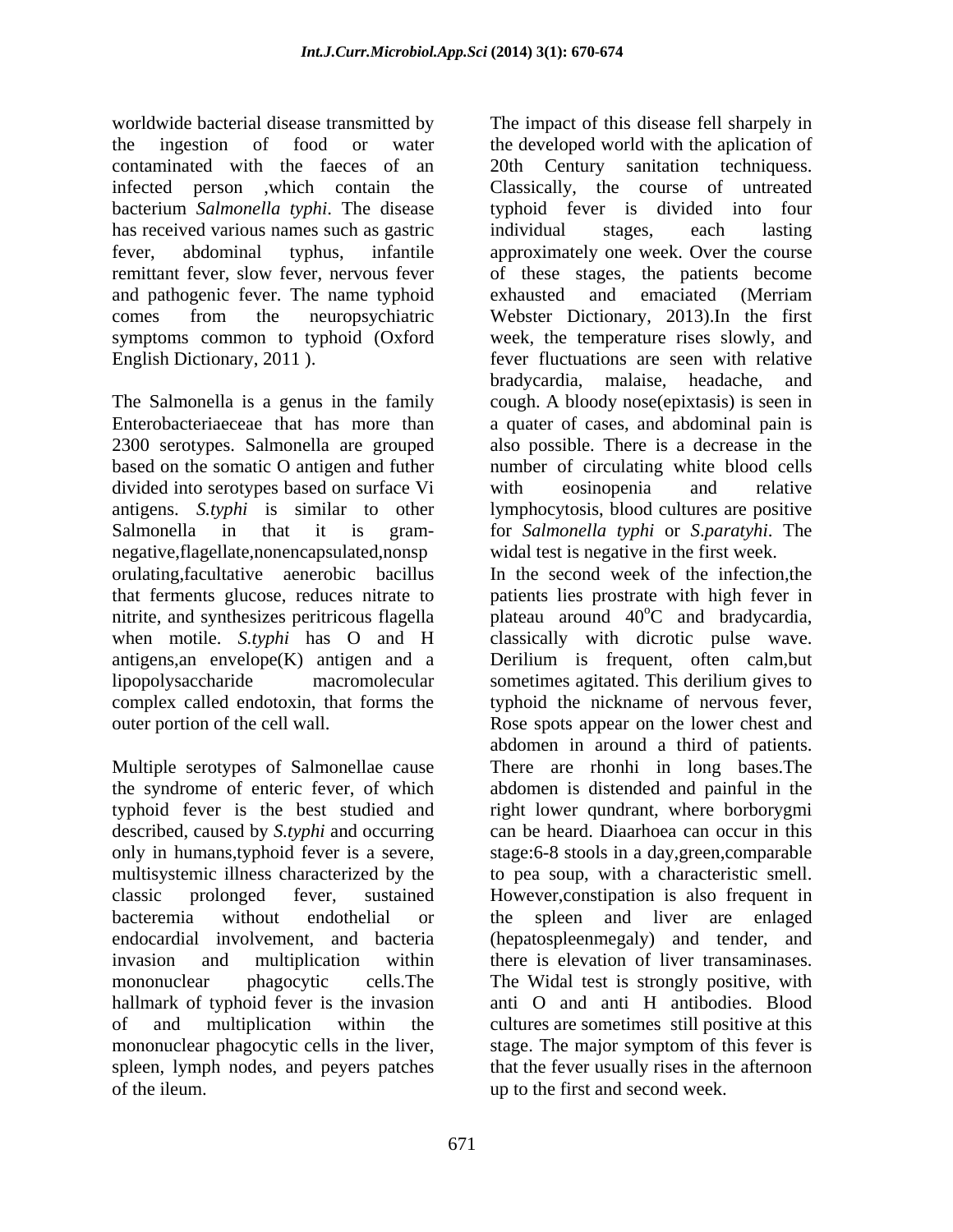In the third week of typhoid fever, a may be spread through poor hygiene number of complications can occur: habits and public sanitation conditions, intestinal haemorrhage due to bleeding in and sometimes also by flying insects congested peyer's patches; this can be very feeding on faeces. Public Health serious but is usually not fatal. Intestinal campaigns encouaging people to wash perforation in the distal ileum, this is a very serious complication and is handling food are an important component frequently fatal. It may occur without in controlling spread of the disease. alarming symptoms until septicaemia or According to statistics from the United diffuse peritonitis sets in.Encephalitis, neuropsychiatric sympyoms with picking Prevention(CDC), the chlorination of at bed clothes or imaginary objects. drinking water has led to dramatic Metastatic abscecces, cholecystitis, decreases in the transmission of typhoid endocarditis and osteitis. The fever is still very high and oscillates very little over 24 hours. Dehydration ensues,and the patients is derilious. One third of the affected individual develop a muscular rash on the The study was carried out in the trunk. By the end of third week, the fever Diagnostic Laboratory Unit of University

Early antiboitic therapy has transformed a previously life-threathenig illness of several weeks duration with an overall mortality rate approaching 20% into a short-term febrile illness with negligible mortality. Case fatality rates of 10-50% typhoid patients were chosen for the study. have been reported diagnosis or in cases of venous blood of the subjects were severe typhoid fever not treated with high-<br>collected into EDTA containers and plain dose corticosteroid therapy as well as tubes. EDTA anticoaglated blood samples

Most patients are moderately anaemic,have an elevated Erythrocytes Sedimentation Rate(ESR), thrombocytopenia, and relativelympho penia. Most also have a slightly elevated prothrombin time (PT) and Activated Analysis: The data were analysed with t- Partial Thromboplastin Time(APTT),  $Test$ decreased fibrinogen levels, and circulatig fibrin degradation products. Liver **Results and Discussion** transaminase usually are elevated to twice. The normal level, as is the serum there was no significant difference in the bilirubin. Mild hyponatremia and mean Total White Blood Cell Count of hypokalemia commonly are encountered. hose affected with typhoid fever

The bacterium that causes typhoid fever

feeding on faeces. Public Health their hands after defecating and before States Centers for Disease Control and fever in the U.S.A.

# **Materials and Methods**

starts subsiding. Health Services Department of Michael Okpara University of Agriculture, Umudike, Abia State, Nigeria.

#### **Subjects and Methods**

antiboitics. were used for full blood count while the 42 confirmed typhoid patients and 22 nonsreum samples were used for Widal tests.

# **Ethics**

Oral consents were made to the subjects prior to the sample collection.Stastistical Test.

# **Results and Discussion**

There was no significant difference in the those affected with typhoid fever  $(5.7*10<sup>9</sup>/L+/0.8)$  and the non-typhoid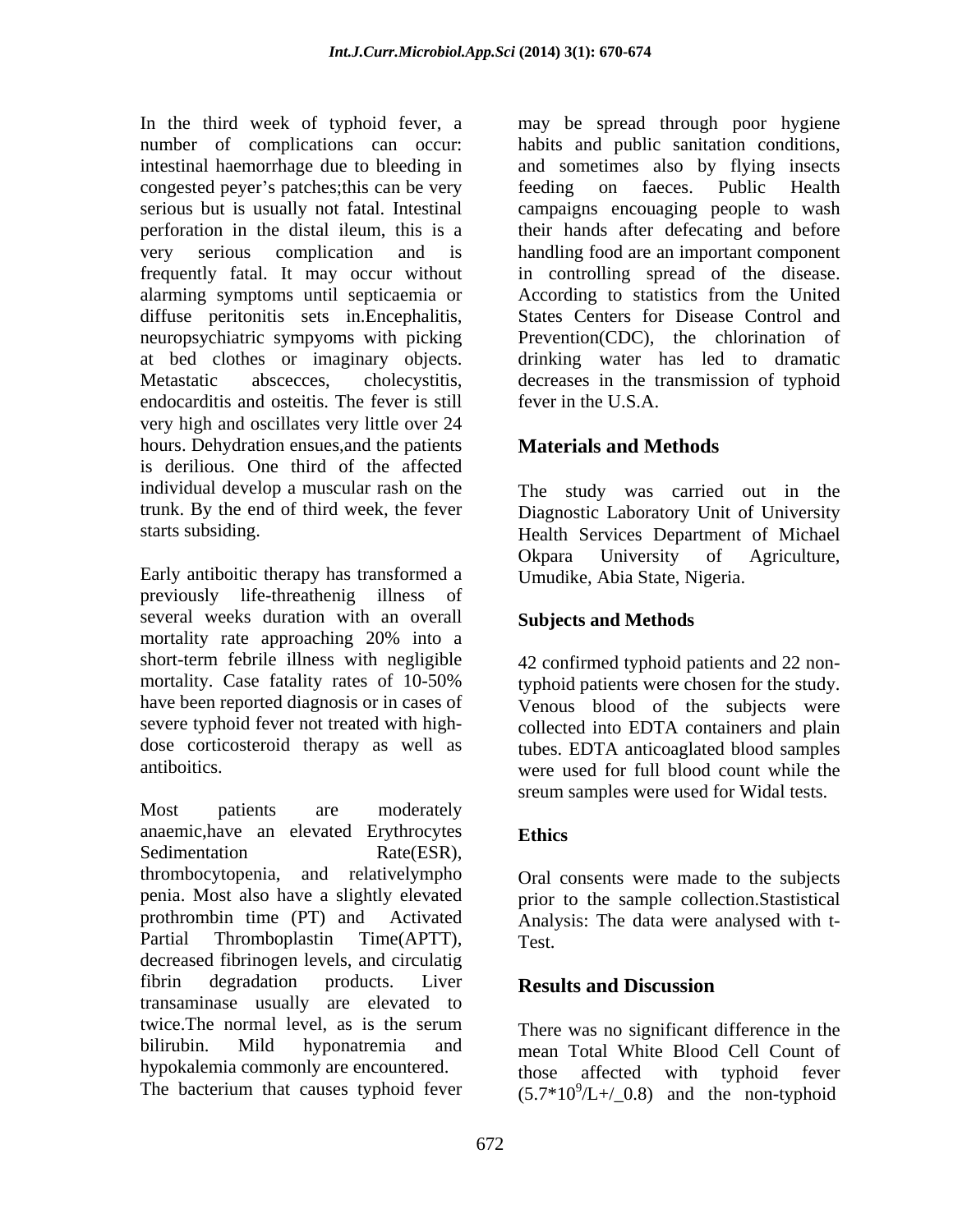#### *Int.J.Curr.Microbiol.App.Sci* **(2014) 3(1): 670-674**

| Subjects                                     | $WBC(*10^9/L)$ | $SD(*109/L)$                                                        | P-VALUE  |
|----------------------------------------------|----------------|---------------------------------------------------------------------|----------|
| Typhoid patients $(42)$<br><u>e y priore</u> | ___            | $\Omega$<br>$U_{\rm C}$                                             |          |
| Non-typhoid<br>$\cdot$ $\cdot$               |                | $\sim$ $\sim$ $\sim$ $\sim$ $\sim$<br>$\blacksquare$ $\blacksquare$ | P > 0.05 |
| Individuals $(22)$                           |                |                                                                     |          |

#### **Table.1** Mean WBC values for the typhoid patients and non-typhoid individuals

#### **Table.2** Mean PCV values of the typhoid and non-typhoid subjects

| $\sim$ $\sim$<br>Subjects                                                                    | $PCV\%$<br>CD(0)<br><b>DL/7</b>                                                                                | <b>P-VALUE</b>                     |
|----------------------------------------------------------------------------------------------|----------------------------------------------------------------------------------------------------------------|------------------------------------|
| Typhoid Patients(42)<br>$\overline{\phantom{a}}$                                             | $\left( \begin{array}{cc} 1 & \mathbf{0} \\ \mathbf{0} & \mathbf{0} \end{array} \right)$<br>$\sim$ $\sim$<br>. |                                    |
| .<br>the contract of the contract of<br>Non-typhoid<br>$\cdot$ $\cdot$<br>Individuals $(22)$ | $1 - 4 - 4$                                                                                                    | $D \triangle O$ $\Omega$<br>550.03 |

**Table.3** Mean relative Neutrophil values of the typhoid and non-typhoid subjects

| Subjects                                                                             | $-1.11(0)'$<br>$\sim$ $\sim$<br>Neutrophil(% | SD(%                 | <b>P-VALUE</b>      |
|--------------------------------------------------------------------------------------|----------------------------------------------|----------------------|---------------------|
| Typhoid Patients (42)<br>$\overline{\phantom{a}}$                                    | $\sim$                                       | 14.3                 |                     |
| Non-typhoid<br>$ -$<br>$\mathbf{r}$ and $\mathbf{r}$ and $\mathbf{r}$<br>Individuals | $\sim$ $\sim$                                | $\left(1.72 \right)$ | $\sqrt{2}$<br>$U.U$ |

**Table.4** Mean relative Lymphocytes values of the typhoid and non-typhoid subjects

| Subjects              | $\rho$ hocytes(%)<br>Lvmp | SD(%                                      | <b>P-VALUE</b> |
|-----------------------|---------------------------|-------------------------------------------|----------------|
| Typhoid patients (42) | $ -$                      | $\sim$ $\sim$ $\sim$<br>$^{\prime}$ _15.5 |                |
| Non-typhoid           |                           | 17 <sup>2</sup><br>$\sqrt{11.2}$          | P<0.05         |
| Individuals $(22)$    |                           |                                           |                |

**Table.5** Mean relative Eosinophilic values of the typhoid patients and the non-typhoid subjects and the state of the state of the state of the state of the state of the state of the state of the state of the state of the state of the state of the state of the state of the state of the state of the state of t

| Subjects<br>__                                                                             | $\dot{\text{L}}$ osinophil $(\% )$ | $SD\%$ | <b>P-VALUE</b> |
|--------------------------------------------------------------------------------------------|------------------------------------|--------|----------------|
| Typhoid Patients(42)                                                                       |                                    | 0.4    |                |
| the contract of the contract of the<br>Non-typhoid<br>$\cdot$ $\cdot$<br>Individual $(22)$ |                                    | 0.6    | P > 0.05       |

Individuals  $(5.4*10^9/L+/-1.3)$  as seen in  $(23\%+/-14.4\%)$  and non-typhoid table 1(P>0.05). Table 2 showed significant difference (P<0.05) in the mean difference(P<0.05) in the mean values of PCV values of the typhoid  $(26\% + / 4.9\%)$  lymphocytes $(61\% + / 15.5\%)$  of the and the non-typhoid individuals typhoid patients and the non-typhoid  $(43\% + / \_1.4\%)$ . Typhoid fever infection subjects $(42\% + / \_17.2\%)$ . This shows may have suppressive effect on the bone neutropenia and lymphocytosis in typhoid marrow activity. Table 3 showed fever. Table 5 and 6 showed no significant significant decrease  $(P<0.05)$  in the mean neutrophil values of typhoid patients monocytes and eosinophils of the typhoid

 $(L+/-1.3)$  as seen in  $(23\%+/-14.4\%)$  and non-typhoid  $(23\% + / \_14.4\%)$  and non-typhoid subjects.Table4 showed significant lymphocytes $(61\% + / \_15.5\%)$ subjects $(42\% + / \_17.2\%)$ . This difference in the mean values of